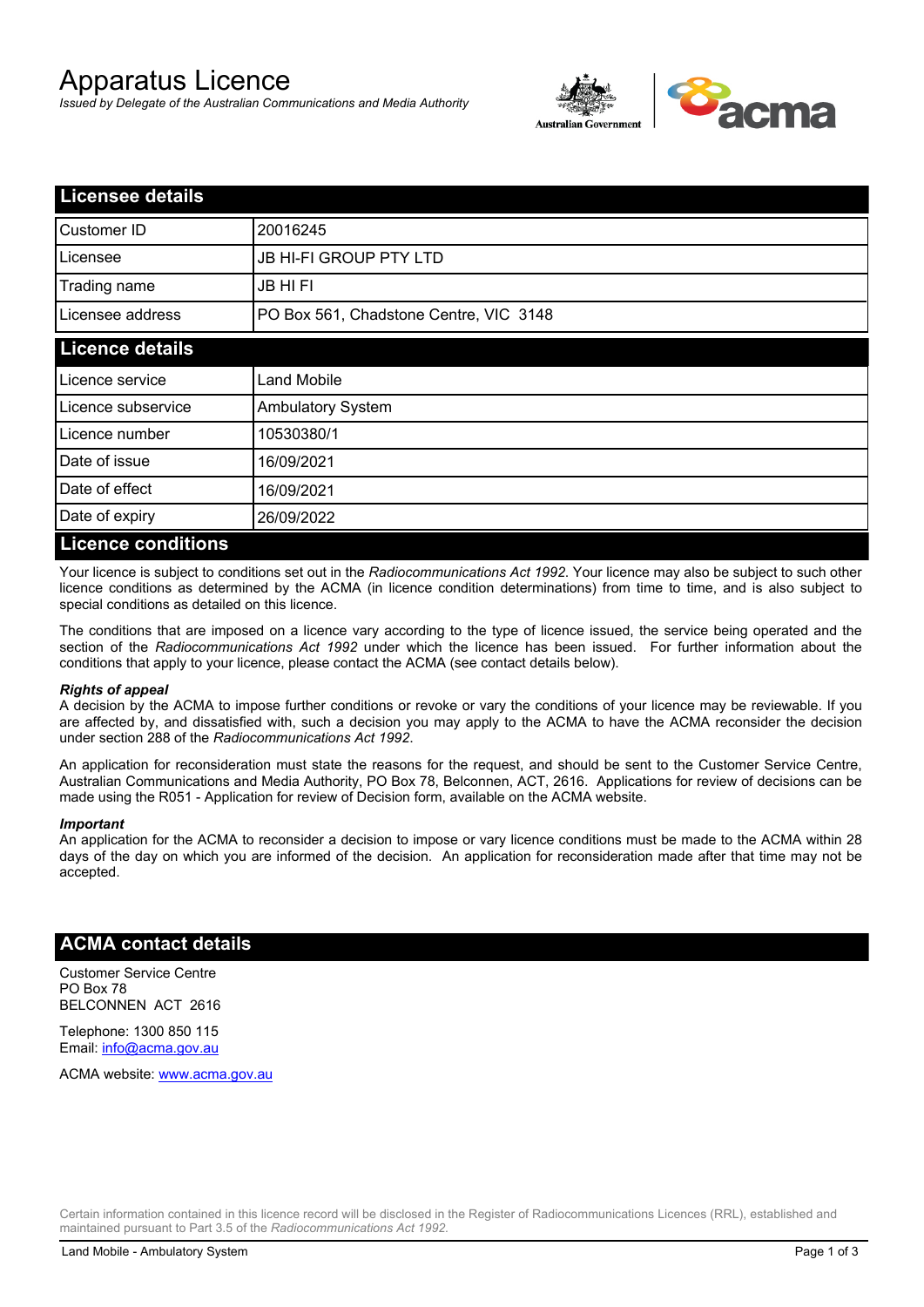# **Advisory Notes applying to licence no.: 10530380/1**

Conditions applicable to the operation of Ambulatory System station(s) authorised under this licence can be found in the Radiocommunications Licence Conditions (Apparatus Licence) Determination and the Radiocommunications Licence Conditions (Land Mobile Licence) Determination. Copies of these determinations are available from the ACMA and from the ACMA home page (www.acma.gov.au).